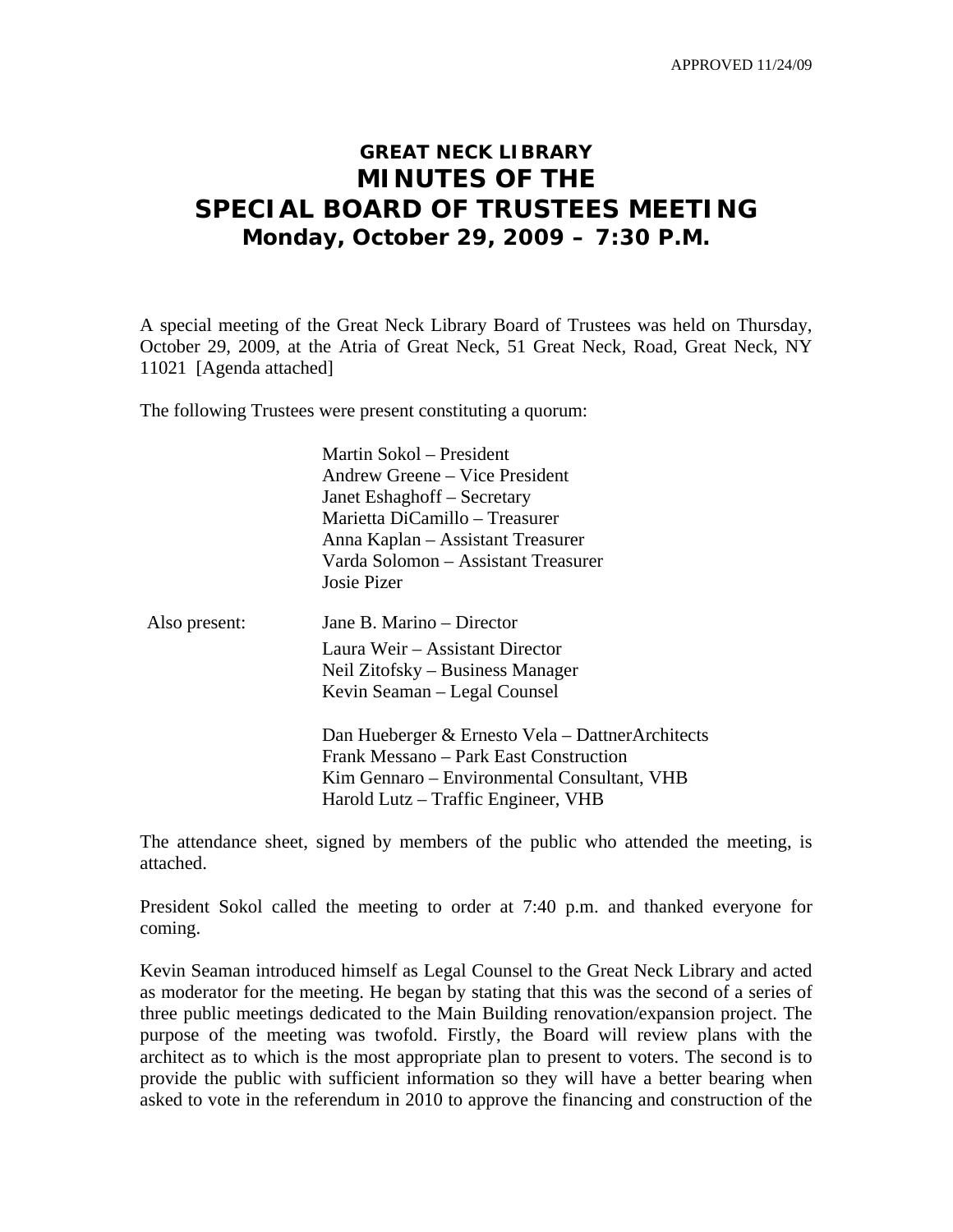building. The Board cannot set the date for the referendum until the environmental aspects of the expansion/renovation are fully considered by the Board, as well as other relevant agencies including the Town and the villages. Legal notice will be placed in the newspapers 45 days prior to the vote, weekly for seven weeks.

*\_\_\_\_\_\_\_\_\_\_\_\_\_\_\_\_\_\_\_\_\_\_\_\_\_\_\_\_\_\_\_\_\_\_\_\_\_\_\_\_\_\_\_\_\_\_\_\_\_\_\_\_\_\_\_\_\_\_\_\_\_\_\_\_\_\_\_\_\_\_\_\_\_\_\_\_\_\_\_\_\_\_\_\_\_\_* 

Right now the Board is looking for input from the public and the Board will be considering as to what best meets the public needs as regards library services that will be provided and will continue to be provided. When asked by a member of the public if the referendum will be binding, Mr. Seaman replied that the voters will be approving the financing and also the construction of this project by way of a binding referendum. The bond will probably be for a 20-year period that will probably be financed through the Dormitory Authority of the State of New York. The public will receive all the details and how it will impact on their tax bill based on an estimated prevailing interest rate at the time of closing.

Public Comment [Gentleman]: How many months will it take to complete the environmental study? Kim Gennaro replied that once the Board determines the scope of the project it will take between four to eight months depending on the issues they are evaluating and coordinating with the Town.

Public Comment: [Lady]: Whether the public will vote on the three designs in the referendum. Kevin replied that all three plans will not be voted on by the public. But the Board is meeting with the architect and the construction manager and they will make a decision as to what is best financially and practically while taking into consideration the future of the Library and the needs of the community.

Public Comment [Lady]: Residents in the Atria are concerned about the future of the library but more concerned about the Station Branch and the disposition of a lease.

Trustee Solomon made it clear that the money to operate the branches is part of the annual operating budget. The money to build the new building will be approved via the referendum. They are independent sources of funds.

Next, the Trustees and the Library Director introduced themselves, after which President Sokol introduced the professionals: Kim Gennaro, environmental consultant; Harold Lutz, traffic engineer; Frank Messano, construction manager and Dan Heuberger and Ernesto Vela, architects. The floor was given to Mr. Heuberger to review the different options. He commenced by saying his firm is based in NYC and he has been working with the Board since March or April on the design of the Main Library. The entire process to this point is available in a 100-page report which can be seen on the Library's website.

Mr. Heuberger began by outlining the process. When the Library hired him, he was provided with a list of requirements of things that would go in the new building based on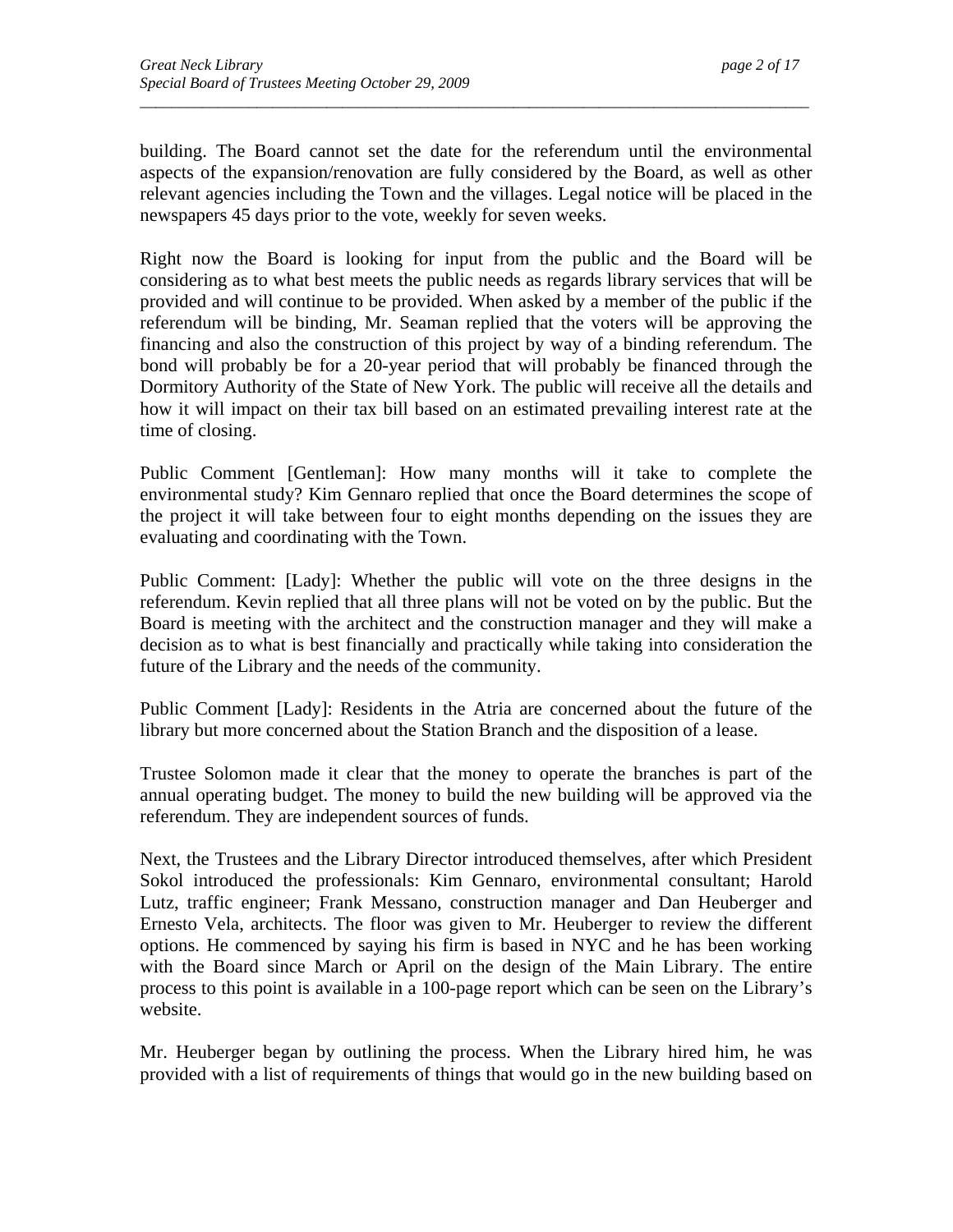10 years of feasibility studies, public surveys, and needs assessment as to what are the things most desirable and some of the problems with the building.

*\_\_\_\_\_\_\_\_\_\_\_\_\_\_\_\_\_\_\_\_\_\_\_\_\_\_\_\_\_\_\_\_\_\_\_\_\_\_\_\_\_\_\_\_\_\_\_\_\_\_\_\_\_\_\_\_\_\_\_\_\_\_\_\_\_\_\_\_\_\_\_\_\_\_\_\_\_\_\_\_\_\_\_\_\_\_* 

.. Some of the positive things that came up over time were the beautiful site, the level of service, the size, and the depth of the collection, and the programs. Some of the negative things had to do with the physical building itself – not nice atmosphere, building is 40 years old, size and type of meeting rooms not conducive to different groups meeting at the same time, and the children's department is cramped with high shelves that cannot be reached by kids. This was the starting point.

The other starting point is outside the building, the site itself. He showed aerial photos of the site with the building and the pond. The building fits in the site very well but the major challenge with the expansion is where to put the addition because there is very little room. Any future building project is hemmed in by the pond on one side, which is wetland, and the parking lot. Parking is a function of what's going on inside the library. A bigger building requires more parking. Based on the available site, views from the neighboring properties, the road, and the pond, and wanting to keep all of the parking as possible, the area which is currently the concrete patio is the only area for the addition. The addition will just be like the existing library, a two-story addition wherein the bottom floor of the addition extends the bottom floor of the library and the top floor extends the main floor of the library, which is the main entrance level.

Mr. Heuberger then showed a picture of what the proposed Option B would look like. The existing building will be intact; it will not be demolished but gutted. When travelling along Bayview Avenue, it will actually look almost entirely the way it looks today. The plumbing and electrical system over 40 years old is inefficient and will be totally replaced. The architecture is aging and the lighting is poor and energy inefficient and glary at night. The shape of the addition follows the contour of the present concrete terrace.

The new entrance will be pretty much in the same place as the existing entrance. The existing building is made out of stone panels. The new building will have copper clad siding and as it ages it will turn green and blend into the surrounding trees and foliage. The east side, which overlooks the pond, has a fair amount of glazing to maximize the beautiful views of the pond and also the amount of natural light coming into the building. Once we add this to the existing building, the depth of building is much larger with a lot of windows along the edge, lot of sunlight and some sky light in the middle of the building which will let in day light. This has a twofold advantage: Natural light, as long as direct sunlight and glare can be controlled, is one of the best lights to read in. It creates a pleasant atmosphere allowing electric lights to be turned off. The lighting in a building like this is one of the main sources of the energy lowering costs of operating this building. He anticipates the use of daylight to be an environmentally sensitive feature of the building.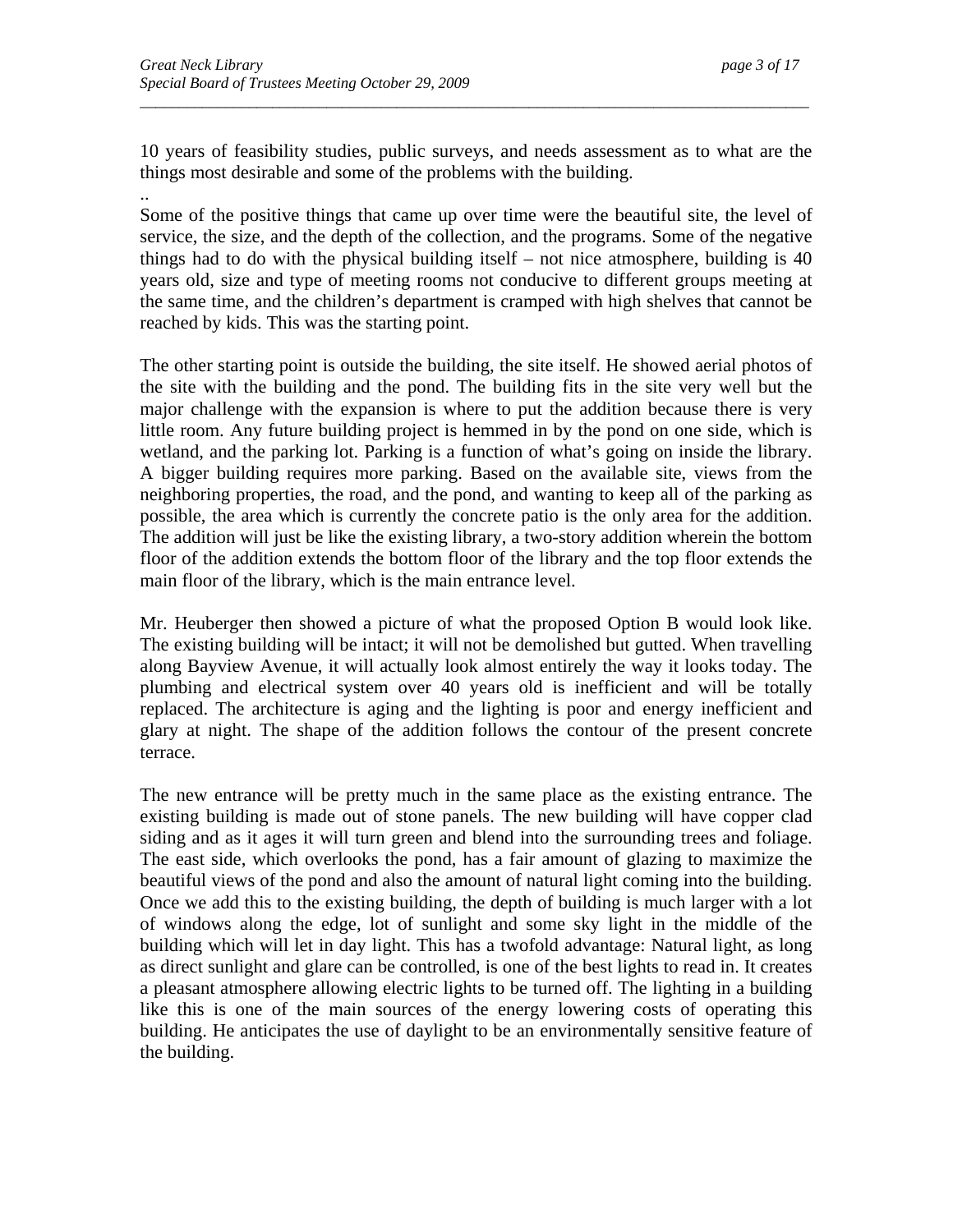Mr. Heuberger then walked the audience through the plans. A series of three plans were developed based on program requirements provided by the Library. Option B is the largest of the three plans that can fit all those things in the building. Two other smaller plans based on Option B were developed and these were discussed later on in his presentation.

*\_\_\_\_\_\_\_\_\_\_\_\_\_\_\_\_\_\_\_\_\_\_\_\_\_\_\_\_\_\_\_\_\_\_\_\_\_\_\_\_\_\_\_\_\_\_\_\_\_\_\_\_\_\_\_\_\_\_\_\_\_\_\_\_\_\_\_\_\_\_\_\_\_\_\_\_\_\_\_\_\_\_\_\_\_\_* 

Starting with the main level in Option B, he described the location of the circulation desk, the reference area, the AV department, the computers, the circulating collection, quiet study room, history room, seating along the edge, staff offices, the elevator and the grand staircase leading to the lower level.

Kevin Seaman asked him why he started with Plan B when A comes before B. Dan explained that when he was developing the schemes, he had a host of different letters, and Plan B happened to be the preferred plan and known ever after as Option B, which is the largest.

He continued to explain the layout of the lower level. The children's area is located in lower level along the east side with a collection that is twice as large as the present collection. The books are placed at a height where children can reach them. There will be a dedicated space for children's program, a gallery to hang pictures, and a community room seating 150 people with a stage and a sloped or flat floor yet to be determined. There will be another smaller multipurpose room for 50 people which can be divided mechanically into two rooms for groups of 25 people each. Levels is left pretty much the same way except for the installation of a lift for the physically challenged, and the area will be spruced up. Staff areas will be compressed and located on the west side of the building which will be used for office space, storage, some collections and Technical Services. The mechanical space is also located on that level. The public area will be separate from staff area.

Mr. Seaman asked the architect why is Option B the preferred plan and preferred by whom? His response was preferred in the sense that it is the plan that met the original intent of his assignment.

Public Comment [Lady]: Whether this scheme was the same as the previous one. Mr. Heuberger replied that the previous schemes are physically and programmatically different. Option B, the largest of the present schemes, is 13,000 sq ft more additional space which is almost a little more than half of the previous scheme which was 24,000 sq ft. Additionally, Plan C, the smaller version, is only 10,000 sq ft in additional space and is less than half of the previous scheme.

Public Comment [Barbara Zeller]: What is the mechanism involved in the sub dividable space? Dan replied that it will be a movable wall that comes down from ceiling or side walls. It's a folding wall.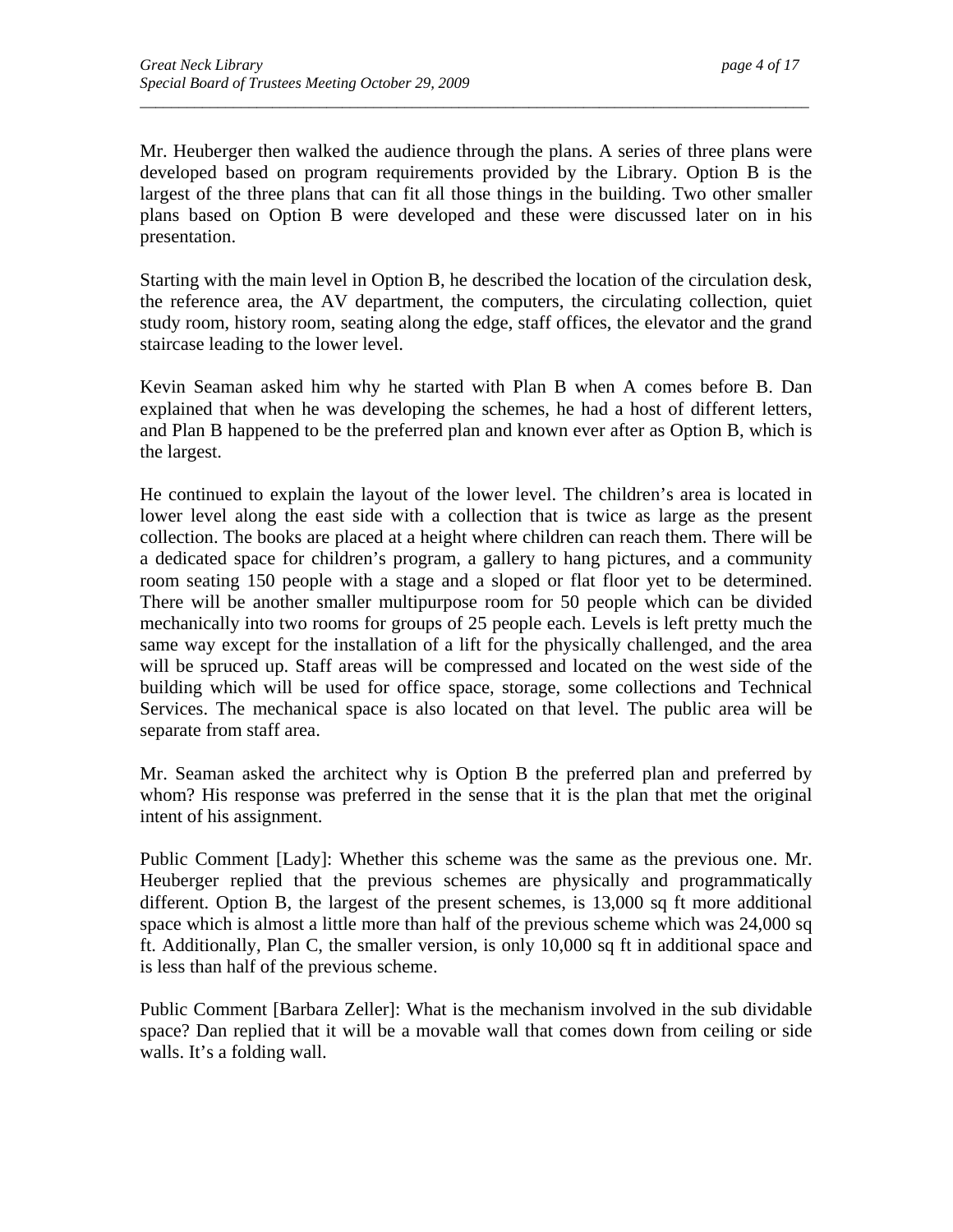Public Comment [Lady]: Inquired if there would be any additional construction to Levels? Dan's response: Levels has currently many levels in it including the audience area which is inaccessible to the physically challenged. A lift will be installed to make these areas accessible to that population.

*\_\_\_\_\_\_\_\_\_\_\_\_\_\_\_\_\_\_\_\_\_\_\_\_\_\_\_\_\_\_\_\_\_\_\_\_\_\_\_\_\_\_\_\_\_\_\_\_\_\_\_\_\_\_\_\_\_\_\_\_\_\_\_\_\_\_\_\_\_\_\_\_\_\_\_\_\_\_\_\_\_\_\_\_\_\_* 

Public Comment [Pam Marksheid]: How about reconfiguring the space by further dividing the room. Dan replied that this was possible and that the room can be divided into three separate rooms but could only be continued up to a point and then the dimension of the room becomes a problem. He will be looking at several different configurations for these spaces.

Public Comment [Lady]: Suggested adding another 50 seats because this is where most of the shows take place and not at the satellite branches. She took her son there for activities and every seat was taken. She also suggested opening up the space as much as possible for better sight line.

Mr. Heuberger continued his presentation by outlining that the problem with the mezzanine is that it has a floor to ceiling height of about seven feet which means you cannot get air under there and barely get lights. The floor is supported by the same structure holding up the book stacks, and that line of book stacks slices the existing library neatly in half. One of the main things he wants to achieve in the re-organization of this building, in addition to providing more space, is to provide more flexible space. When the library was designed 30 years ago, the planners had certain idea what a library should be at that point in time. Since then, libraries have changed. He cited an example of when the library was first constructed there was no audiovisual room. That department has now grown to be the most popular department in the library but unfortunately there is no room to put it. One of things he wants to change is to eliminate the mezzanine and remove the structure below it which is really the problem. The space would be put back in the form of a new mezzanine while keeping the new floor space open to accommodate the changing needs of the library. This requires raising the floor and the roof of the mezzanine which would be an additional 5 feet higher than at present.

Public Comment [Shirley Samansky]: If 200 people were in the building at the same time, where would the cars be parked. Mr. Heuberger said the major planning issue is parking. If the Library were built today, by code more parking spaces would be required. However, over time parking requirements and codes have changed. The project will require a variance. It is physically impossible to provide all the required parking on the site. Presently, there are 95 spots, but today the law would require 120. Option B would need 160 spaces. Where are we going to find those spots? A few can be eked out in the existing lot and outside the zoning lot itself. There are several options, all of which will require permission from the Village of Saddle Rock, either on street parking on Bayview Avenue of which there is a fair amount, or the Great Neck Water Pollution Control Water District site with whom they have had preliminary discussions for about 25 cars. Another possibility is a temporary overflow parking in the Saddle Rock parking lot. All of these are subject to negotiations and nothing has been decided. The detailed plans for all these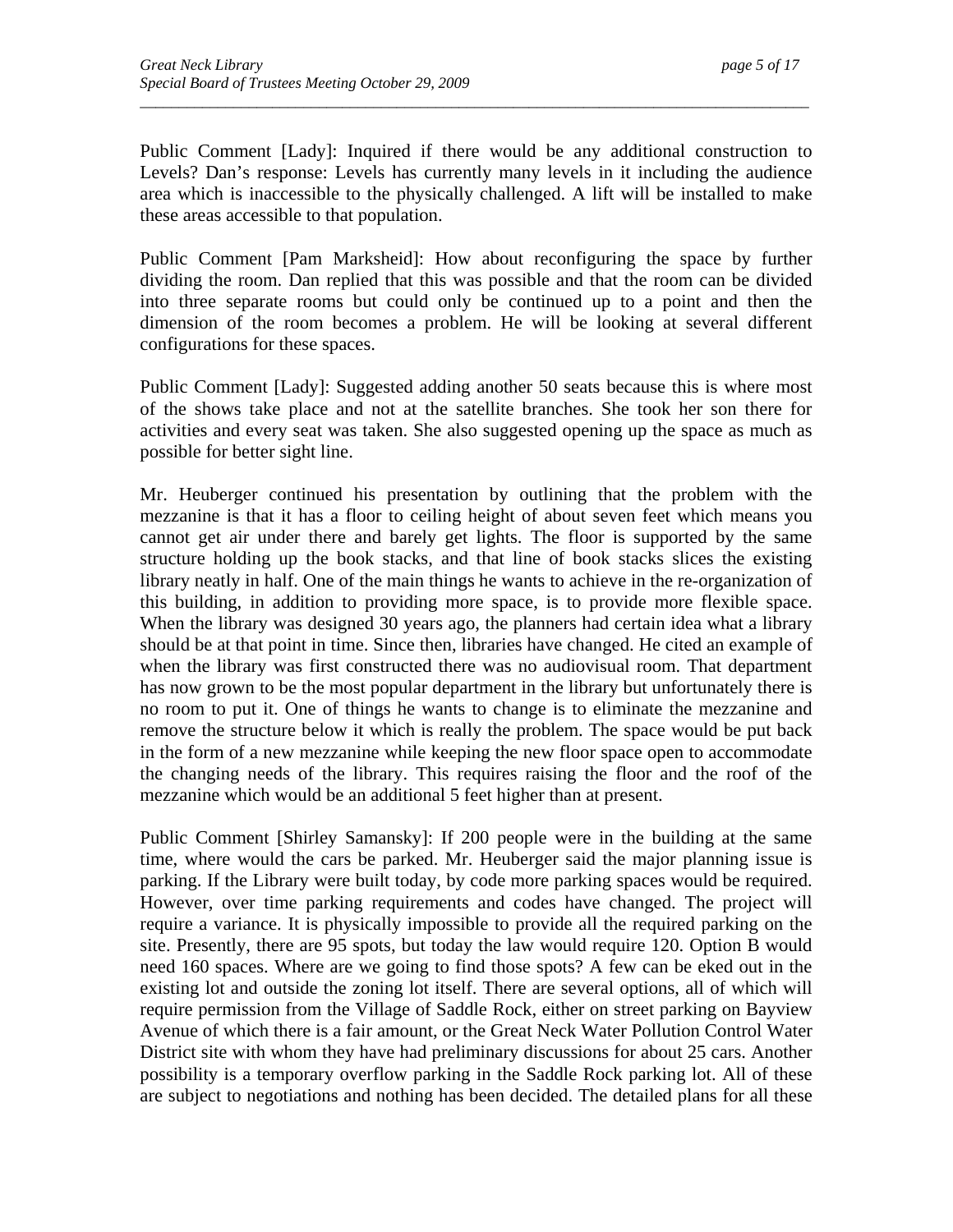options are in the concept studies and are available on the library's website. Also, plans of all these options were displayed in the back of the room for public viewing.

*\_\_\_\_\_\_\_\_\_\_\_\_\_\_\_\_\_\_\_\_\_\_\_\_\_\_\_\_\_\_\_\_\_\_\_\_\_\_\_\_\_\_\_\_\_\_\_\_\_\_\_\_\_\_\_\_\_\_\_\_\_\_\_\_\_\_\_\_\_\_\_\_\_\_\_\_\_\_\_\_\_\_\_\_\_\_* 

He then showed a quick summary of what the plans are in relationship to each other. Option B showed the addition, the new roof and the mezzanine and the children's program area which were color coded on boards.

Plan C takes down the mezzanine and will not raise the roof. There will be less program area in the building resulting in more space sharing. Although tighter, it still preserves the essential functions and satisfies the original intent of their assignment.

Option A is the existing building which will be gutted. All the mechanical systems - the plumbing, electrical and lighting - will be changed and some walls moved around for efficient distribution of spaces. But in terms of differences in use of the existing building those gains will be limited because it is a much smaller building. Some repairs to outside of the building will be done - replacing the single pane glaze with double pane glaze. Repairs to the façade and soffits on the roofs will be done in all three schemes.

Public Comment [Jerry Schain]: Disputed that the numbers on the drawings in the back of the room are not the same as the numbers the architect presented. He added the square footage of the lower level, main level and the mezzanine and they did not reconcile with the architect's numbers. It seems terribly inefficient. Why so costly per square foot when not gaining much? The library you built in the Bronx is terrific and you can do better here. Is there a more cost effective way of doing it? Dan replied that Mr. Schain was wrong in his numbers. He provided the square footage of each option for the benefit of the public. Option A is 47,000 sq ft; Option B is 60,000 sq ft (addition is 13,000 sq ft) and Option C is 57,000 sq ft (addition is 10,000 sq ft). Ernesto Vela, assistant architect, was asked to go to the back of the room to show Mr. Schain where he was wrong in his numbers.

Dan continued his summary by presenting the building costs for each option:

Option A is the existing building, 47,000 sq ft will be gutted and renovated. There will be building new partitions, putting in new mechanicals, new electricals, new windows, new furniture will cost \$15 million. Both DattnerArchitect using an outside independent cost estimator and Park East did separate cost estimates and the two sets of numbers were given to the Library for comparison. There were minor differences and together they went through line by line and reconciled the numbers until they were the same. In some cases the numbers went up in some cases they went down.

Option  $B$  – large scheme would cost \$25 million to fix up existing building, build addition and fill with new furniture – hard costs for bricks and mortar of the building.

Option C – Renovation of the existing building, and smaller expansion and fill with new furniture will cost \$22.5 million.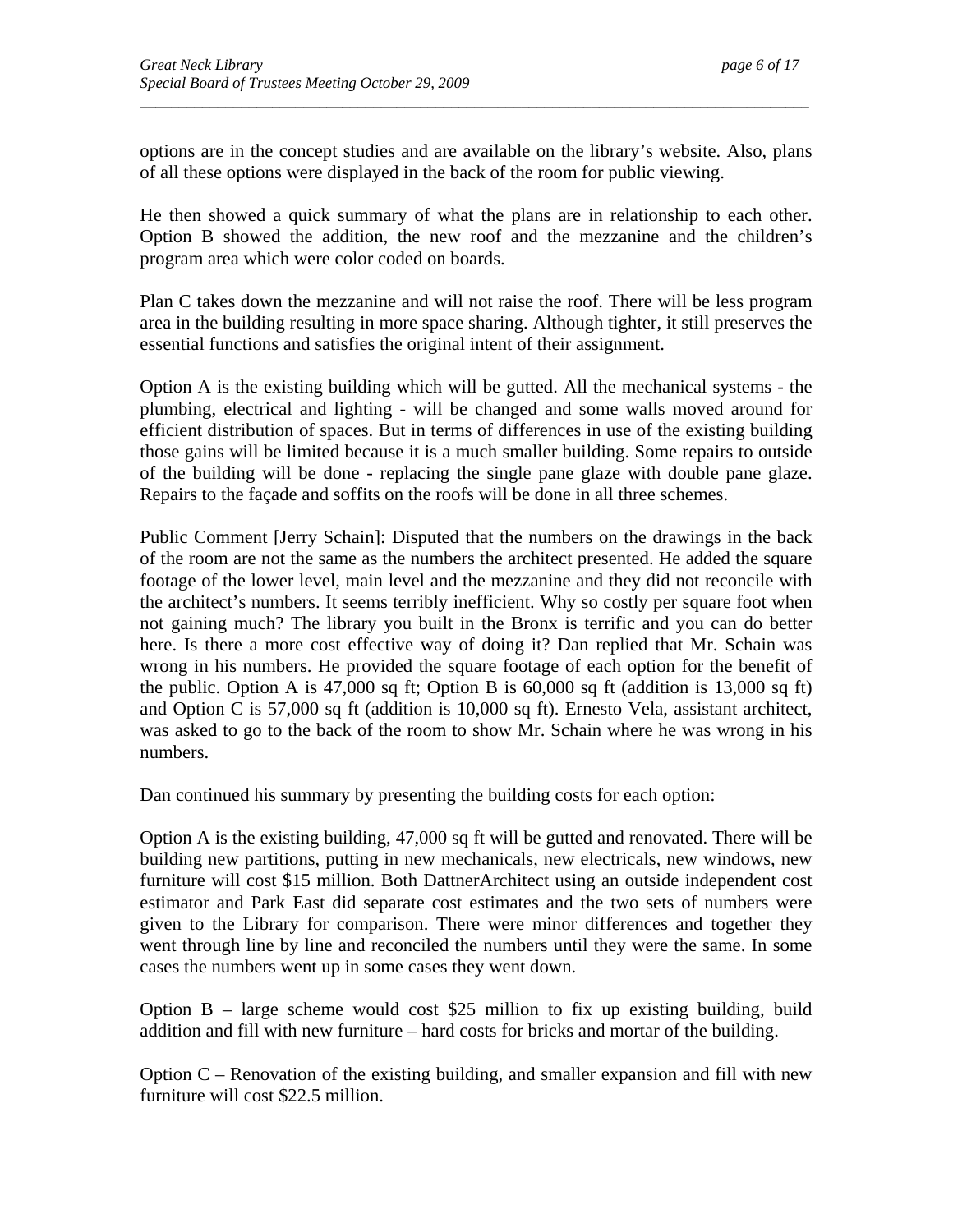Public Comment [Norman Rutta]: Present the costs as they are going to be! Dan replied that he was presenting the building costs first and then he will explain additional costs. The price tags for hard costs for the actual building of the three options are \$15, \$25 and \$22.5 which include furniture. The approximate soft costs for Option A and furniture are \$300 per q ft; Option B \$385-390 per sq ft and Option C is somewhere in between.

*\_\_\_\_\_\_\_\_\_\_\_\_\_\_\_\_\_\_\_\_\_\_\_\_\_\_\_\_\_\_\_\_\_\_\_\_\_\_\_\_\_\_\_\_\_\_\_\_\_\_\_\_\_\_\_\_\_\_\_\_\_\_\_\_\_\_\_\_\_\_\_\_\_\_\_\_\_\_\_\_\_\_\_\_\_\_* 

The cost of the project as a whole is not only the hard cost of constructing the building. There are other costs that the Library and the Town will incur such as professional fees, library relocation and cost of moving books, insurance costs, financing, and environmental and traffic studies which are part of the site plan approval. All these are known as "soft costs" because they are not literally going into the building itself. He did not know at that point exactly what the soft costs are going to be. The Board is working on those estimates but he projects the cost to probably be between 20-25% of the hard costs. The final project cost will be the hard costs and the soft costs. For example, for a \$20 million budget, the total project would cost \$24 million

Public Comment [Lady]: For how long will the Library be closed and has the Board considered another place. Dan said the library will be closed for two years. Trustee Sokol also reiterated that it is too premature to rent space right now but the Board will do its very best.

Public Comment [Gentleman] The Public wants to know what the Board is doing. Empty building at corner of Allenwood and Middle Neck Road and the Board should talk to the people about renting. Trustee Greene said it will be taken under advisement but it is a minimum of one year or maybe two years before construction starts.

Public Comment [Stu Hochron]: Hard costs for Option A is \$15 million and soft costs about 25% that would bring it up to \$24-25 million. Last week when he asked how much the financing would be on top of the \$15 million, the number financing people gave was \$9 million which brings it up to \$24 million. Dan explained that the soft costs are estimated to be in the range of about 20-25% of the hard costs. Trustee Greene clarified that statement by explaining that the Bond Counsel was referring to the entire amount of interest payable over the term of the loan which is different from the soft costs as presented by the architect. The soft costs are the upfront expenses. He explained the difference by giving an analogy of purchasing a house for \$300,000. Even though you are going to pay back your mortgage and it is going to cost you interest over 20 or 30 years to pay back your mortgage, it is not considered a part of the price of the house. Whereas the broker's fees, the attorney's fees, etc, are considered a part of the house. The same concept applies and the interest is not considered a part of the initial upfront costs.

The floor was now open to comments and or questions from the Trustees followed by the public.

Trustee Eshaghoff: From listening to Board deliberations and public comments over the past several months, the Board is taking into account the public's sentiments that the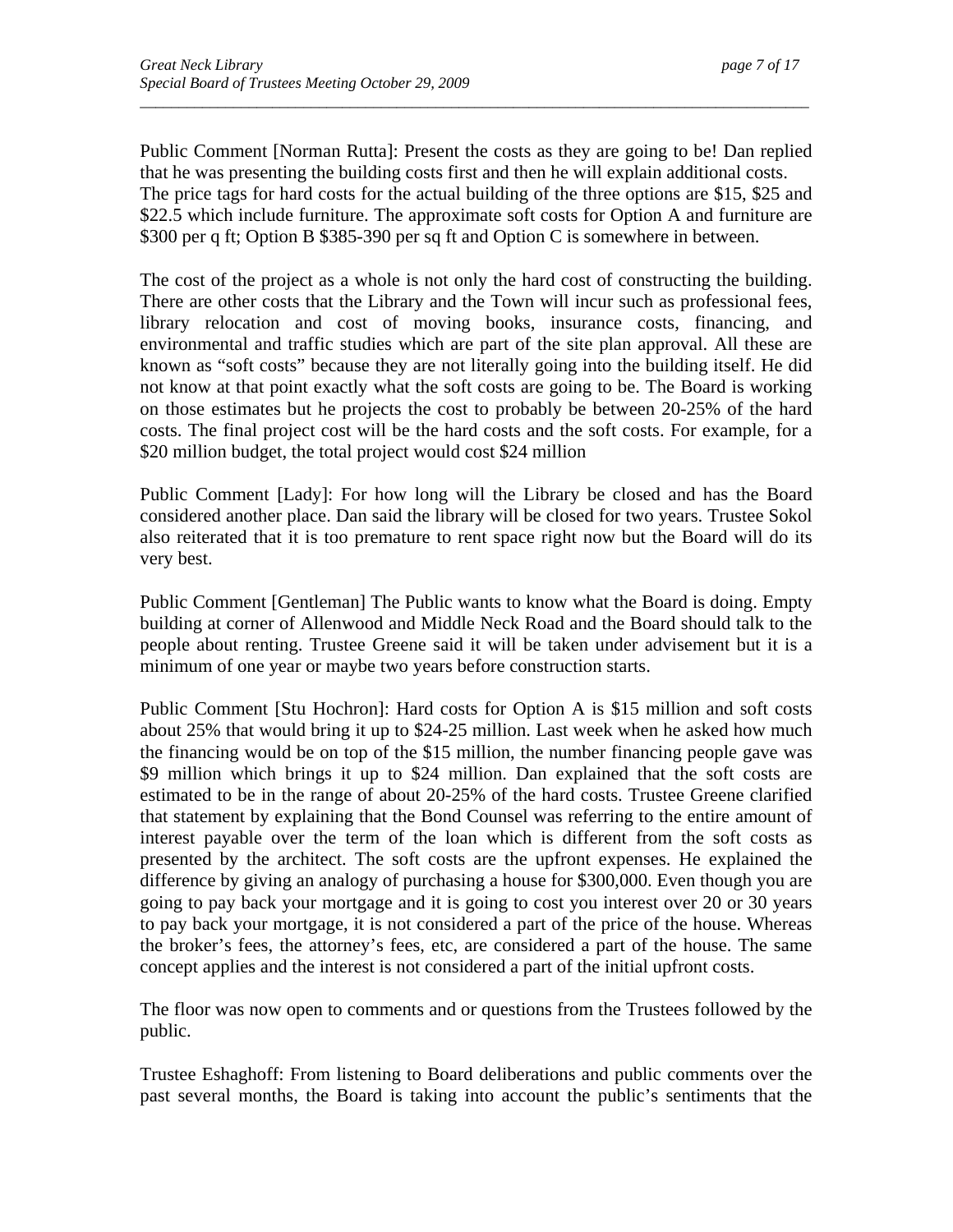library should not be as big as the last scheme or maybe should not be as big as Option B. Personally, she is looking at the smaller plan. Plan B is not a fait accompli. The Board is thinking about other options and the public should not assume that because Plan B is more developed that is the direction in which the Board is going. Regarding temporary space, in a year from now the environment of the Old Village and downtown Great Neck will be different. There will be different vacancies and as we get closer to the one year date the Board will be looking for vacancies. As Chair of the Branch Committee, she addressed some of the Station Branch issues. We are going in an exciting direction as to new spaces but she cannot go into the specifics, but they are considering a bigger space and that will help some of the overflow from the closure of Main. We are all working very hard so our tax dollars are spent wisely. We were elected to represent all of you and you should feel confident that we are working very hard for you.

*\_\_\_\_\_\_\_\_\_\_\_\_\_\_\_\_\_\_\_\_\_\_\_\_\_\_\_\_\_\_\_\_\_\_\_\_\_\_\_\_\_\_\_\_\_\_\_\_\_\_\_\_\_\_\_\_\_\_\_\_\_\_\_\_\_\_\_\_\_\_\_\_\_\_\_\_\_\_\_\_\_\_\_\_\_\_* 

Trustee DiCamillo read a prepared statement which is attached to these Minutes.

Public Comment [Gentleman]: Wanted to know if Trustee DiCamillo had discussed her concerns with her fellow Trustees. She replied that she had but this has to be discussed in public.

Trustee Sokol, in addressing one of Trustee DiCamillo's comments, said that referendum would come first. It's virtually certain that the plans will go before the Town of North Hempstead for plan approval prior to the referendum.

Trustee Greene in responding to Trustee DiCamillo's statement, said when she put together a whole bunch of specific issues and not even getting to the issues of comparative costs with other buildings, it is specious to talk about the cost of buildings that may have been completed years or months ago under different circumstances and sites Every building is unique, every site is unique, and every real estate is unique. This particular building was valuated independently by two cost estimators and they came out on the same page. If you are saying you do not like these designs because these designs lead to these costs, it is fine. The issue of different buildings can be looked at and should be compared but the emphasis should be on comparing apples and apples and not apples and oranges. Also, if a building was completed two to three years ago, there was until very recently a 1% per month inflationary cost. He then asked for the architect and the construction manager to address specific issues of Trustee DiCamillo's statement as traffic aisles, parking safety, borings, and too much glass.

Mr. Heuberger, speaking of collapsing walls, said that one of the things this project will be doing is fixing many of the things on the site which are not part of the building including the retaining wall along the parking lot which is in a poor state of repair. The structural engineer looked at the wall, and valuated different ways of fixing it. One is a temporary fix which might last for 5 years or much longer. The other was to tear down and rebuild the wall which will cost more but it will last longer. That is one of the many things that go into the final costs of the project. So it is not right to compare one project with another. Our building is not particularly expensive. Good quality construction is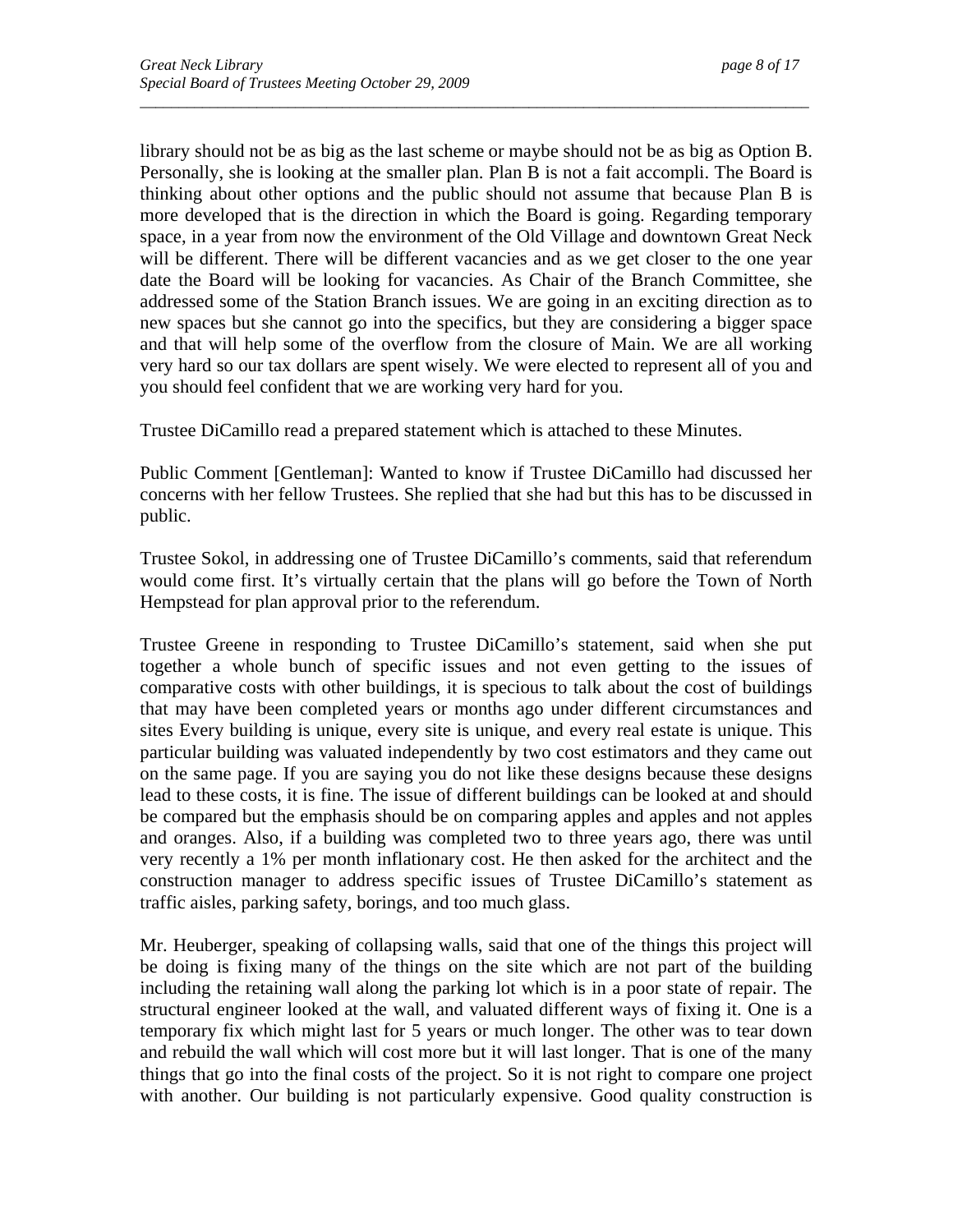expensive. It is not the cheapest building he could come up with, and he does not want to design the cheapest building because cheap buildings don't last. This is a public institution and once completed will require relatively little maintenance. It is located in a fairly challenging environment, near the ocean and a lot of salt in the air. We have addressed the issue of spending money on superfluous things and we have come up with a program in the smallest possible envelope and efficient building

*\_\_\_\_\_\_\_\_\_\_\_\_\_\_\_\_\_\_\_\_\_\_\_\_\_\_\_\_\_\_\_\_\_\_\_\_\_\_\_\_\_\_\_\_\_\_\_\_\_\_\_\_\_\_\_\_\_\_\_\_\_\_\_\_\_\_\_\_\_\_\_\_\_\_\_\_\_\_\_\_\_\_\_\_\_\_* 

The Library is very dense in terms of the furniture and things that go in and when compared to other libraries, one of the remarkable things about this library is the extent of the collection for a small town, very large collection. Not growing the collection as part of this project but we are rearranging and not wasting space in the building.

Boring issue – The architect encouraged everyone to read the report. There have been concerns regarding the soundness of the building and they have no intentions of building an unsound building. Plans are in the concept stage at this point. There were existing borings done at the site in 2003 and no reason to believe site is geologically much different in 2009. Those borings were used to do conceptual design of what the foundation will be. When the actual foundations are designed, more borings will be done because the law requires it and because the architect wants to get the borings exactly where they are going to need them. His drawings illustrate conceptually what these new footings and foundations would be like. There will be a footing near the pond. The water table is high and therefore the footings will be on piles. We have different options of which types of piles to use. And this will be answered after further studies are done.

Parking lot safety – He has heard at a previous meeting that the parking lot was dangerous. All parking lots are inherently not the safest place in the world but there is nothing that he has heard that there is something particularly dangerous in this lot. There is one issue which is dangerous specific to this parking lot is that the sanitation truck goes on a random zigzag path to the lower level parking lot where the trash is located. With no room to turn around, the truck reverses 500 ft and then makes several maneuvers to exit the lot. In the new design, the trash will be located in a new area of the parking lot which is not visible but closer to the entrance where the sanitation truck makes u turn around the traffic circle, picks up the garbage and leaves. So safety is a concern. It is true that the lot does not meet the current municipal code standards but it is not dangerous. Standards change over time and vary from municipality to municipality.

Too much glass – Part of the reason for the glass is to take advantage of the magnificent views of the pond and secondly to minimize the use of electric lights in the building and save energy. Glass used today is more energy efficient and although a fair amount of glass is on one side of the building, half of the building has no windows whatsoever. If it was a regular building with all four sides exposed, it would be an average building with a fair amount of glass.

Operating cost of new building – You are dealing with mechanical plant that is so old and probably was poorly conceived at design. At time of design, it was the idea that fresh air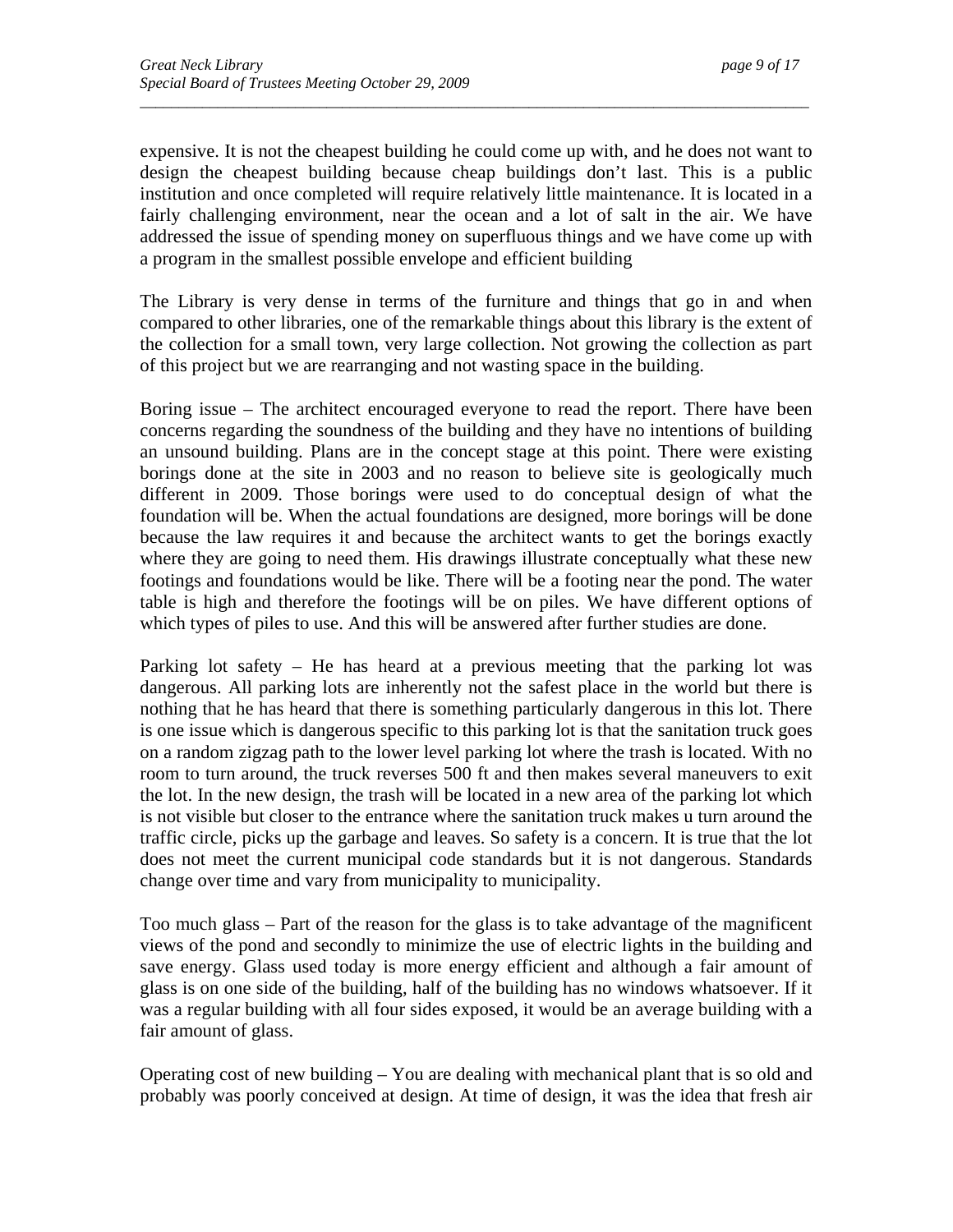could be supplied through the space above the ceiling tiles without metal ducts. Over time the little holes in the tiles through which the air was supposed to flow have clogged with dust and the system is not well balanced and inefficient. Energy savings of 25-30% are not out of the question. The Bronx Library, designed by DattnerArchitect, is the first LEED Certified public building in New York City and it got a very high rating. Whether designed as LEED Certified building or simply as very environmentally responsible building, the new building will be doing many of the same things. In the Bronx Library for example they save 20% above the current energy code.

*\_\_\_\_\_\_\_\_\_\_\_\_\_\_\_\_\_\_\_\_\_\_\_\_\_\_\_\_\_\_\_\_\_\_\_\_\_\_\_\_\_\_\_\_\_\_\_\_\_\_\_\_\_\_\_\_\_\_\_\_\_\_\_\_\_\_\_\_\_\_\_\_\_\_\_\_\_\_\_\_\_\_\_\_\_\_* 

Trustee Greene: What about the criticism that you factor in too much soft costs? It should be 10%? We were asked to give an estimate and that's what we did. The Board has to collect information as to what the soft costs are going to be. These are all knowable costs e,g, the cost of location. You can see what the cost might be of a two-year lease on a building on Northern Boulevard or wherever for relocation. The professional fees are more or less known.

Trustee Greene asked if value engineering is a way of maintaining the same structure but save money. He asked if he could apply value engineering to say \$22.5 million to save some money and how much? Dan explained that value engineering is getting more value for your dollar. It can happen in several ways – we might be able to shrink the building, reassess the program in ways that don't impact the library function but result in a smaller building, might have several competing mechanical systems at different prices or maybe able to simplify certain features of the system that give same thing but at a more economical cost., or substitute some of the materials at a lower cost. The building is bigger with more space to be heated and cooled, so some of the savings may have to given back. Nevertheless we may be at the break even point or slightly ahead because the existing building is at such poor performance.

Public Comments [Stu Hochron]: Based on this year's \$200,000 budgeted for heating/electricity, 25% savings is \$50,000. Based on his calculations, it would take 20 years to save \$1 million on this \$15 million investment based on new elements proposed. Is it worth it? Trustee Pizer, in addressing Mr. Hochron, reiterated that the reason for these meetings is that the Board has to make some decisions. They understand. Plan B is very large and expensive, but his argument is specious. He did not buy his co-op because he had to pay 'x' amount of interest over the years but because of what was the best loan to take to reduce those costs. So that is the kind of decision making process the Board is involved in. It is important for Great Neck to have an environmentally sensitive library that reduces its carbon footprint that helps its children and grandchildren and great grandchildren and the whole community to have a better place to be. Those are the decisions the Board will initially make but the final decision rests with the public. For those who do not have grandchildren as yet, it will be a decision they will make and will factor into whether or not the initial payment above what they are paying for the library is worth it.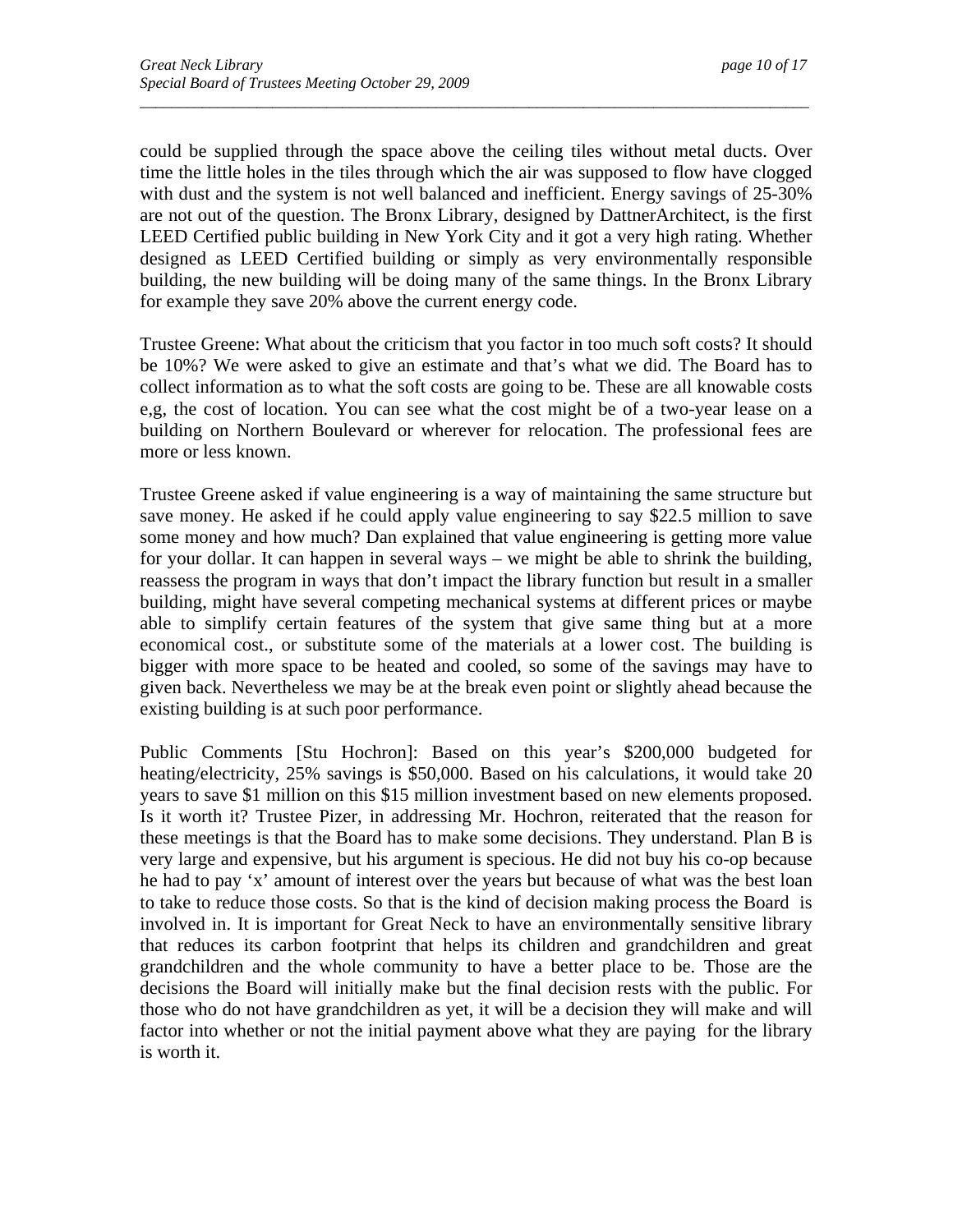Trustee Kaplan: Thanked everyone for coming. We represent you and are elected by you. We are trying hard to do our job. The building is 40 years old. If we don't take care of it now we will be sorry down the road and will have to pay a greater amount of money at that time. We are trying to give you a plan that is best suited for this community. But ultimately it is your decision to pass this referendum or not.

*\_\_\_\_\_\_\_\_\_\_\_\_\_\_\_\_\_\_\_\_\_\_\_\_\_\_\_\_\_\_\_\_\_\_\_\_\_\_\_\_\_\_\_\_\_\_\_\_\_\_\_\_\_\_\_\_\_\_\_\_\_\_\_\_\_\_\_\_\_\_\_\_\_\_\_\_\_\_\_\_\_\_\_\_\_\_* 

Trustee Solomon: As trustees we are working to come up with a good decision. As members of this community we will be affected by this decision just like you will be. During the construction period we understand your concern of not having a library and programs for those two years. It is a big concern of ours. We have to decide what we want to do and how to do it. At this point we are talking about what to do. Although the library will close, the programs will continue without interruption somewhere, somehow.

Trustee Sokol assured the audience that the trustees have not yet decided on a plan and they will not be repeating the errors of the past. We will be seeking support of the key people in the community to make this happen.

Trustee DiCamillo wanted to make certain everyone understands what she was asking for when she asked for an operating budget  $-$  it is the recurring budget for additional staff, additional landscape, additional air conditioning and heating and any other costs related to the larger building. She does not think there will be much cost saving.

Public Comment [Gentleman]: Increasing aging population and in all fairness the library should make provisions for the special needs of this population. How are the Board's plans consonant with these goals? Dan said in several ways: first of all, they are making the building accessible – the bathroom and mezzanine are not code compliant as to access. Better lighting and more meeting room spaces will enrich programs that seniors find attractive. Library space will not be designed for single use. Seniors use library mostly during the weekday hours during the day and it will be used by other population as most spaces can be shared.

Public Comment [Lady]: Lives in Atria and does not drive. Any provisions made by the library for transportation? Trustee Pizer said that the Atria has a van but this is something that will be explored at another time.

Frank Messano, Construction Manager, following up on Trustee DiCamillo's question said that he worked on two of the libraries she talked about, Syosset Public Library and another one and he will dig up all the construction costs, the soft costs and put together a report for the Board for the next meeting. He will also adjust the cost to factor in inflation. We are carrying a contingency budget – 10% for design and 5% for  $construction - in the budget. It would be a a reduced phase, containing a new and then a standard deviation.$ later have to increase. \$300 per sq ft for new addition and renovation construction for 40,000 sq ft. is not uncommon. Right now construction costs for a new school building run about \$350 per sq ft.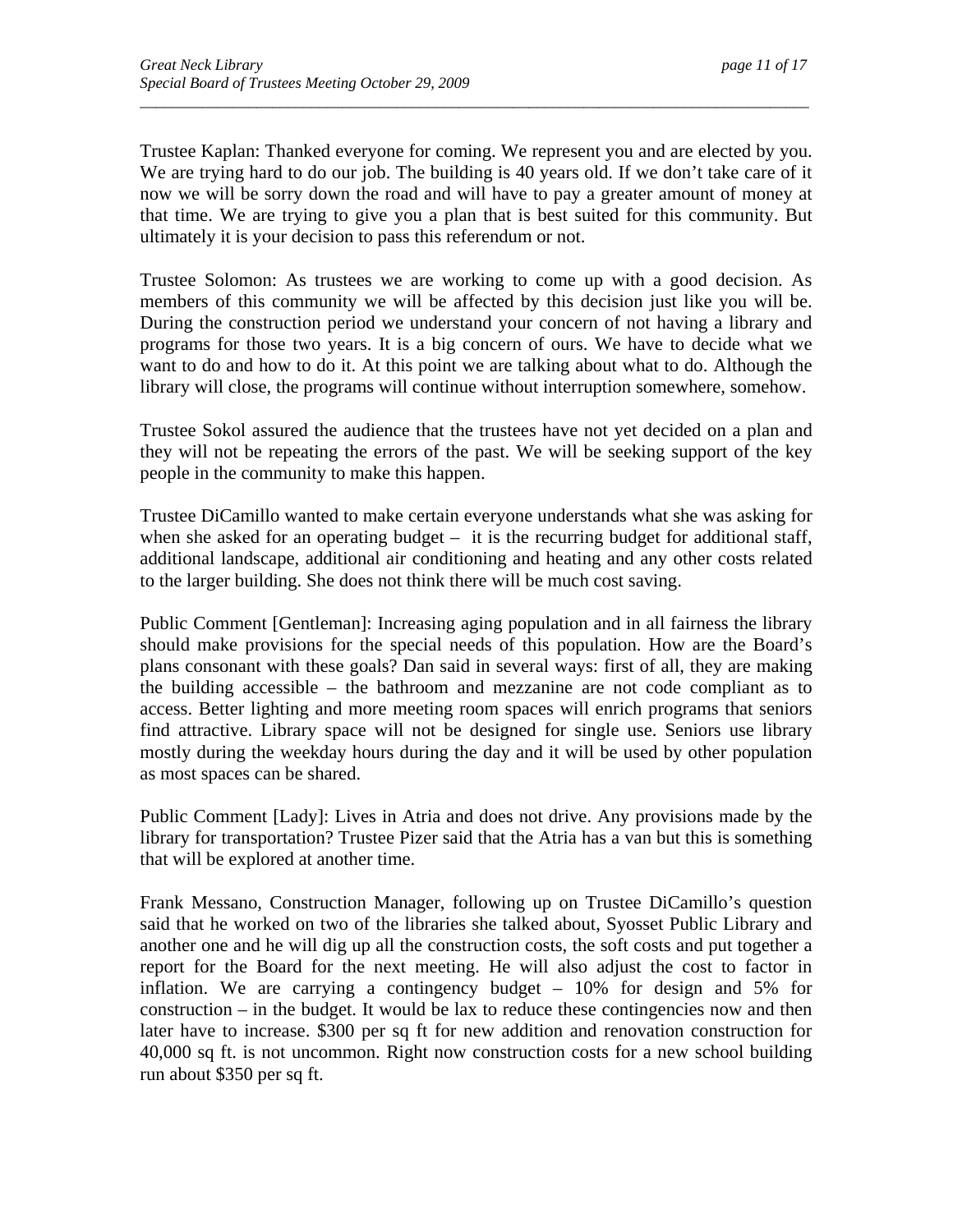Trustee Greene: Choosing one of the three designs is a collaborative process that also includes members of leadership positions in the community, adjoining villages and particularly Mayor Samansky, whom he publicly thanked. No one individual will have greater input than the other in the decision process. Secondly, on the matter of the environmental issue, the Board should move forward with the approvals before the referendum based on advice from counsel and the architect. The Environmental Consultant had stated that she needs a plan to begin her work. We are not prepared to endorse a plan at the moment.

*\_\_\_\_\_\_\_\_\_\_\_\_\_\_\_\_\_\_\_\_\_\_\_\_\_\_\_\_\_\_\_\_\_\_\_\_\_\_\_\_\_\_\_\_\_\_\_\_\_\_\_\_\_\_\_\_\_\_\_\_\_\_\_\_\_\_\_\_\_\_\_\_\_\_\_\_\_\_\_\_\_\_\_\_\_\_* 

At this point Trustee Greene motioned for the environmental consultant to move forward with her work.

#### **Upon motion by Andrew Greene, seconded by Varda Solomon, it was,**

**RESOLVED, that** the Board of Trustees authorize the environmental consultant to begin the process of environmental approvals utilizing Plan C which is the smaller addition proposed by the architect and that by such direction the Board of Trustees does not endorse that plan to the exclusion of any other possible plans.

Trustee DiCamillo stated that she would like the Board to formally adopt a plan and give the architect a budget in order to move forward. Trustee Greene informed her that the Board is on the verge of adopting a plan hopefully in November. It is very wise since we spent the money on the architect and the environmental consultant and we want to move forward with this plan for a referendum; and we want to put it to the Board before we get the referendum that we start the lengthy process of environmental approvals at this time. Since inflation will kick in sometime in the future, it will end up costing more money to build this project. The consultant also said that the plan can be modified later on if necessary. We are using the smaller in order to move forward with the environmental issues. It would waste the public's money not to do it.

Trustee Pizer: She cannot adopt Plan C at this time but is interested in a modification of Plan C, maybe a possible Plan D. if Plan C is used as a starting point for the SEQRA process we can get smaller but not bigger.

Trustee Solomon supported Plan C for the purpose of the environmental consultant to move forward but she was not willing to make a decision until after the November  $10<sup>th</sup>$ meeting at Parkville. The Board pledged themselves to three meetings and she would like to hear from all segments of the community before making that decision. Some of the trustees came out and agreed with Trustee Solomon's sentiments regarding this. Trustee DiCamillo said the Parkville meeting is November  $10<sup>th</sup>$  only two weeks away and she does not understand what two weeks is going to matter. She strongly feels that the Board should adopt a plan, present a budget and move forward.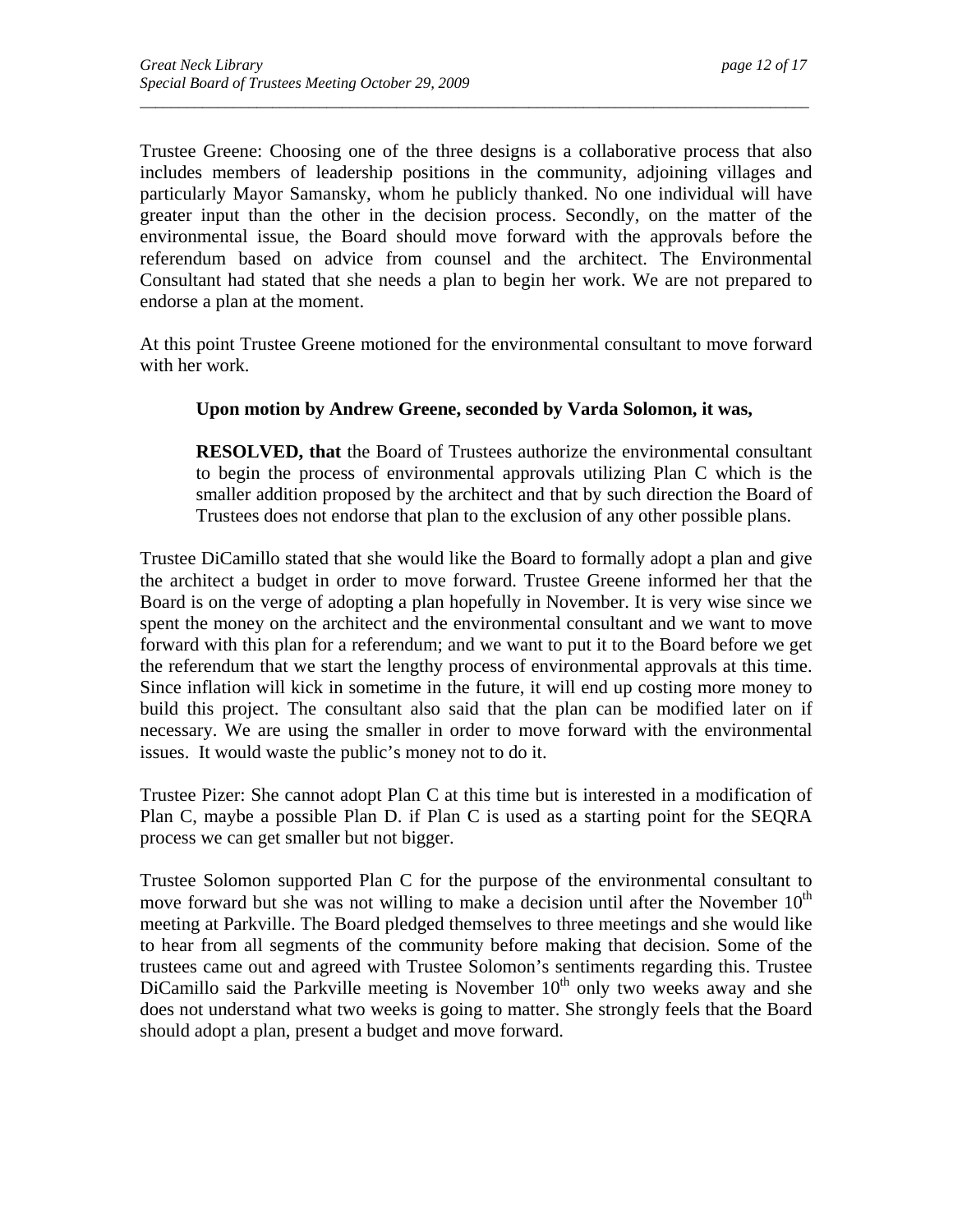Public Comments [Norman Rutta]: Sounds like the Board is eliminating a plan. Timing of vote is incorrect since you have not heard the comments from Parkville residents and as a Board you have not chosen a plan.

*\_\_\_\_\_\_\_\_\_\_\_\_\_\_\_\_\_\_\_\_\_\_\_\_\_\_\_\_\_\_\_\_\_\_\_\_\_\_\_\_\_\_\_\_\_\_\_\_\_\_\_\_\_\_\_\_\_\_\_\_\_\_\_\_\_\_\_\_\_\_\_\_\_\_\_\_\_\_\_\_\_\_\_\_\_\_* 

Mayor Samansky: He understands the zeal to move forward with certain aspects of a plan or environmental work but many issues are involved in the environmental and zoning work which goes beyond the footprint of the building. That includes parking. No decision reached; no agreement among the villages and the Town with respect to any plan and any parking conditions. There is still talk about parking at the Sewer District site which he thought was not going to happen. If that is not the case, then that would put him in a position that if the environment and zoning issues come up before a resolution of all the issues are made, he will have to object because one of things he objected to is parking at the Sewer District. He suggested for the Board to hold off until after the Parkville meeting and together decide on a plan then you can really move forward. Trustee Greene replied that there is no guarantee the Board will reach a consensus at the November meeting. It could be another month or so before we reach an agreement. The consensus is that the costs attached to Plan B are quite lofty and the height of the building might be objectionable to some members of the community. Have a better chance of going forward with the smaller plan and that is why he is proposing to utilize Plan C, not as final but a tentative plan. He assured the Mayor that he does not have to be concerned about parking at the Sewer District site because it is not going in that direction.

Public Comments [Barbara Zeller]: It is clear that the motion made way for the environmental study to be done; not losing anything in doing it but it is a step to move forward.

Public Comment [Gentleman]: Option A does not require environmental approval if remaining in the existing footprint. Kim Gennaro replied that every action taken by the Board needs environmental approval.

Trustee DiCamillo: Board should consider how the people of Parkville might feel. They may not understand the concept of this resolution and it will appear that a vote was taken on the plan without having input from that particular community that has not had the benefit of this meeting. Trustee Greene said the Board meetings are Great Neck wide meetings and any inference to that effect is contrary to the wording of the motion; it does not represent an endorsement of any particular plan.

Trustee Pizer: Many of these issues have to happen concurrently and not consecutively. The largest thing that has to happen is the SEQRA process which takes longer than the zoning process and the Town. She suggested starting with the one taking the longest rather than have all issues pending.

Public Comments [Ralene Adler]: Under the environmental consultant's contract for \$22,000 is the obtaining of a letter of Non Jurisdiction. The full SEQRA review is not under current contract. Submitting Plan C may require full SEQRA review which is not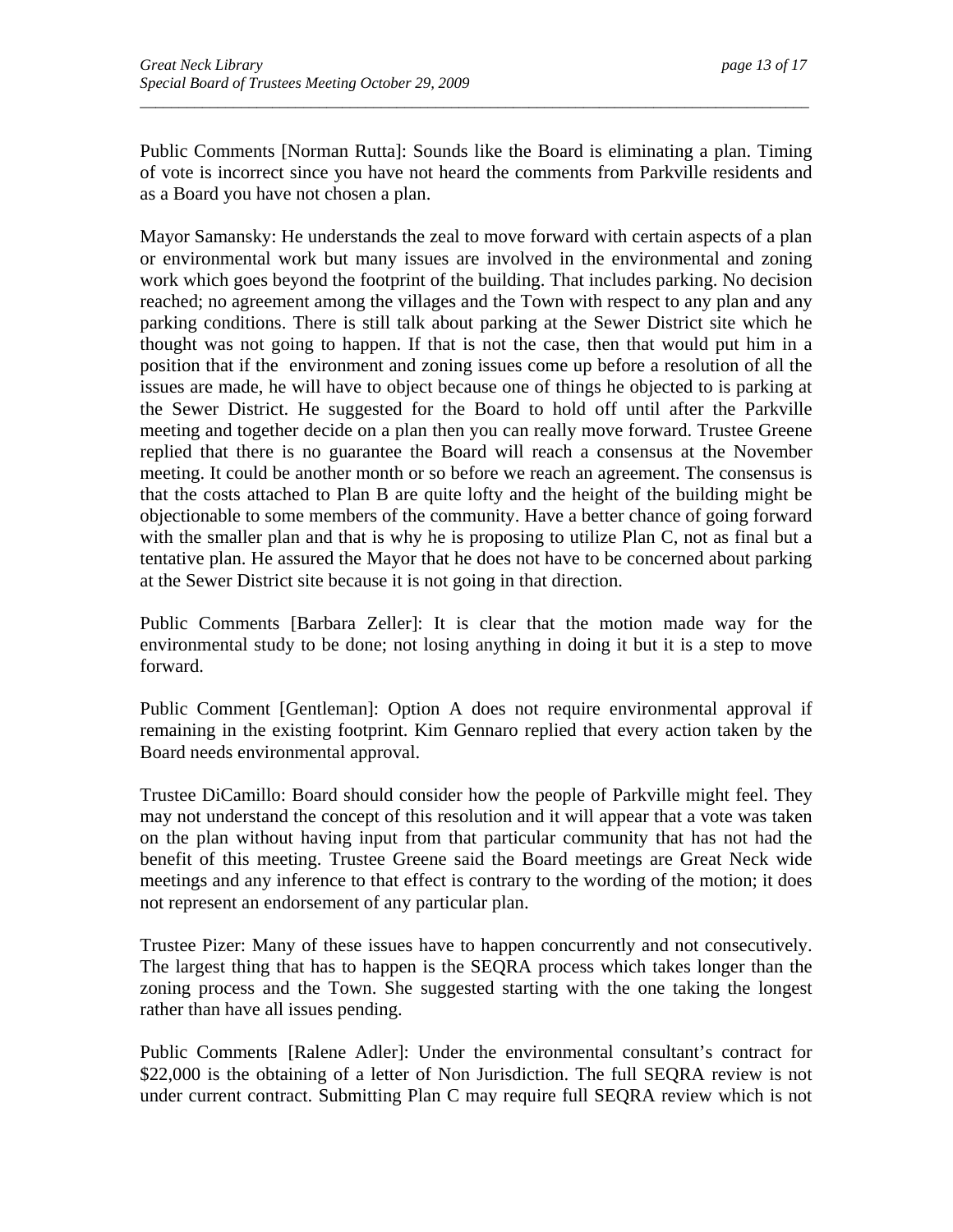under current contract, and if that is not the plan you want, you may be wasting more money. Wait two weeks and do it properly!

*\_\_\_\_\_\_\_\_\_\_\_\_\_\_\_\_\_\_\_\_\_\_\_\_\_\_\_\_\_\_\_\_\_\_\_\_\_\_\_\_\_\_\_\_\_\_\_\_\_\_\_\_\_\_\_\_\_\_\_\_\_\_\_\_\_\_\_\_\_\_\_\_\_\_\_\_\_\_\_\_\_\_\_\_\_\_* 

Kim Gennaro: Our contract includes the full SEQRA review and not just coordination with the DEC. the Board is giving authority to start colleting data. Applications will not be filed until a plan has been approved by the Board.

Mayor Samansky: If you are going to start collection of data about some construction on the site, a motion and a plan are not needed since an application is not being filed. He suggested that the environmental consultant request direction from the Board to start collecting data. Ms. Gennaro said that traffic and parking are affected by the size of the building and she will not start that aspect until she receives a plan from the Board.

Harold Lutz: From traffic standpoint, he will collect traffic data from the existing library in order to have a base of traffic and demand that the existing facility generates but he cannot add any projected demand until the proposed size is known. He asked the Board to consider the parking lot options  $-A$ , B and C which are not necessarily tied to options A, B and C of the building. So he would need a decision on which parking schemes to review. If the Board should choose Option C for the building, he could still collect existing data which would not negatively impact on a decision that the Board would make two weeks later. No motion was needed to collect data so the environmental consultant and the traffic engineer will be moving forward in collecting data. Therefore, the motion on the table was withdrawn by Trustee Greene and he directed the environmental consultant to start collecting data.

## **OPEN TIME**

Public Comments [Dana Epifan]: Thanked the Board for hearing the public. She hoped that future children will appreciate all the decisions made and she hopes it will be a frugal one. Raising salary of Library Director who's been here only half a year. Think clearly!

Public Comments [Jean Pierce]: Referring to the FAQ handout, she wanted to know how the Library will meet Town parking requirements if the sewer district site cannot be used. Handout said 'few if any trees' will be cut down while one of the parking options calls for 23 trees to be removed. Library closed during construction is misleading – not 'likely' but it is going to be closed. Would there be a green building, the answer is no! How will new building look? Maybe you should go to Kings Point Village Hall, it has copper roof and it has not weathered. What is the life expectancy of the new building? Why can't you use same furniture? Where will the 75 staff members work during three years of construction? The Board should first decide how much the taxpayers can afford and then tell the architect. Station Branch lease expiring and possibility of branch moving and rent increase – where will the money come from? She suggested doing Plan A and use a part of the money to buy a building for the Station Branch.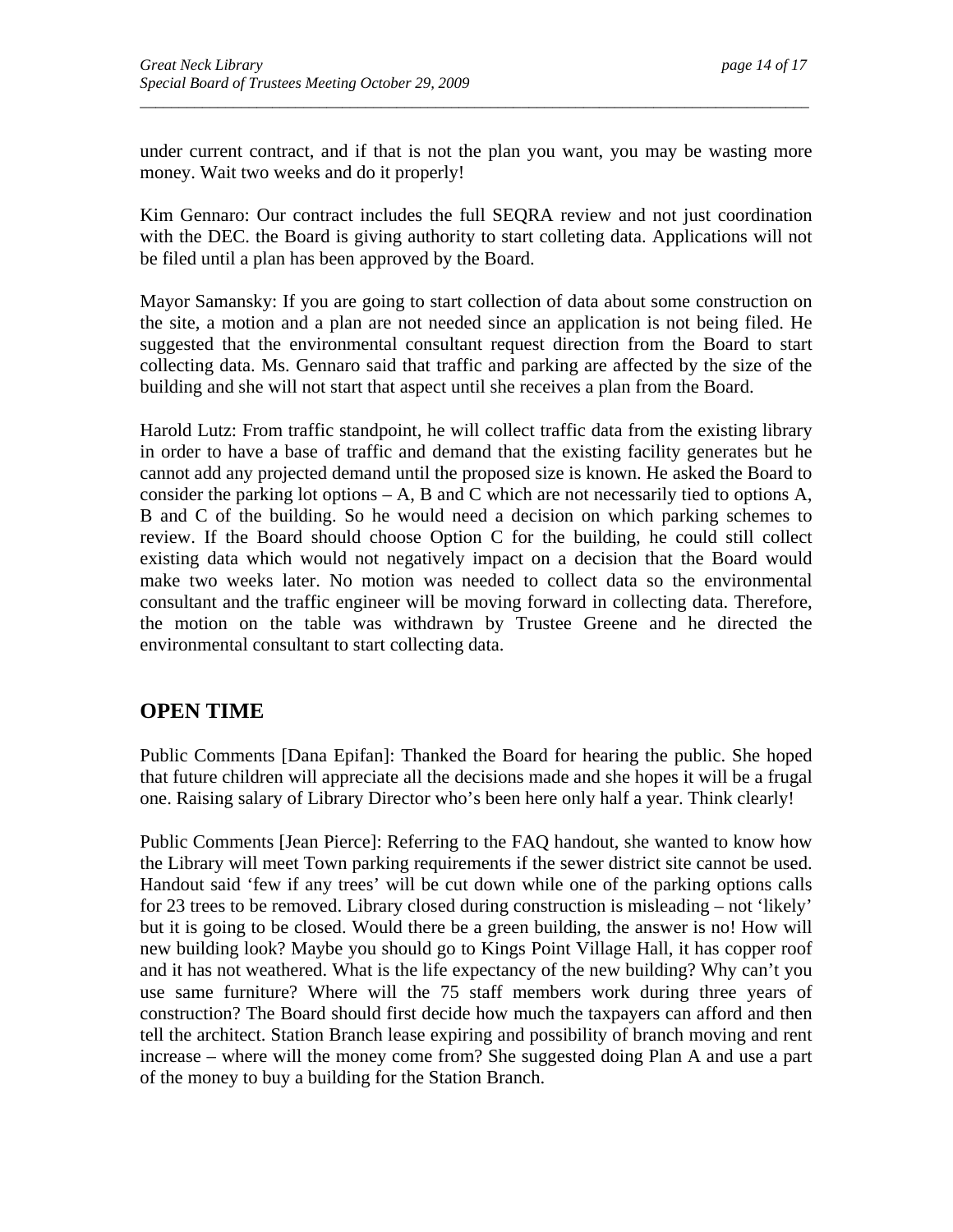Public Comments [David Werber]: Programming of this building was based on materials going back to 10 years ago; radical changes in technology and how information is obtained. The architect's numbers are arbitrary instead of based on current study in terms of true needs. Surprised of selective use of adherence to codes for parking. You decide it is not necessary for environmental and ADA standards. H looked at the plans and the differences are not that significant but he wished there were more choices with significant differences. He suggested that the architects come up with something more creative. Based on the numbers, the cost per sq ft for the new addition in Plan B and Plan C works out to approximately \$800 per sq ft when compared to \$278 per sq ft for renovating the existing building, which is very expensive. True up to date space study based on the standards of today where most people are using Kindle and not using books, should be taken into consideration.

*\_\_\_\_\_\_\_\_\_\_\_\_\_\_\_\_\_\_\_\_\_\_\_\_\_\_\_\_\_\_\_\_\_\_\_\_\_\_\_\_\_\_\_\_\_\_\_\_\_\_\_\_\_\_\_\_\_\_\_\_\_\_\_\_\_\_\_\_\_\_\_\_\_\_\_\_\_\_\_\_\_\_\_\_\_\_* 

Public Comments [Stu Hochron]: How much spent since 1996 to develop all the plans, architect fees, and environmental consultants to date? Trustee Greene asked the Business Manager to have that answer for the November  $10<sup>th</sup>$  meeting. Mr. Hochron said that it appears that to proceed with a \$15 million plan, the tax increase for an average \$1 million home would be \$50 or \$95 a year. How much will it cost in additional taxes to pay rent increase for Station? Trustee Eshaghoff replied that there is the possibility of increasing the size of Station in the same shopping center. The rent is being negotiated. The last version of what we were thinking about was half the price being paid now. So we went from paying half to might be paying a little more. Mr. Hochron contended that the people in the Plaza are not informed of what is going on.

Trustee Pizer: stated that the library is the only taxing venue in Great Neck that has not increased taxes for the last four years and the Board is looking to still save money and not increase taxes.

Public Comments [Pam Marksheid]: Thanked the Board and appreciated the information provided. She thanked Trustee Eshaghoff personally for moving ahead as it is very important to the residents of the Plaza to keep the Station Branch where it is currently. Are there plans for the employees of the Main Library during the renovation when the library is closed? Do you intend to use LED lighting which is being installed in Buckingham Place to save money? Dan replied in the affirmative. Will some of the materials currently in Main be sent to the branches for storage? If it does not work out with Station Branch, is it possible to have a separate meeting to discuss what's going on with location of the Station Branch. The Library Director plans on consulting with other libraries that have gone through this to see what collections they have kept available to the public. She will be talking to her library staff and see what kind of materials people are requesting and what is the most desired by patrons. The branches probably will not have a lot of room and a temporary location will be needed to have that core collection available to the public. On the matter of staffing, the descending order of importance will be looked into and layoffs will start with the part-timers because there won't be space to keep everyone. This is a fairly common practice when a library goes through a renovation.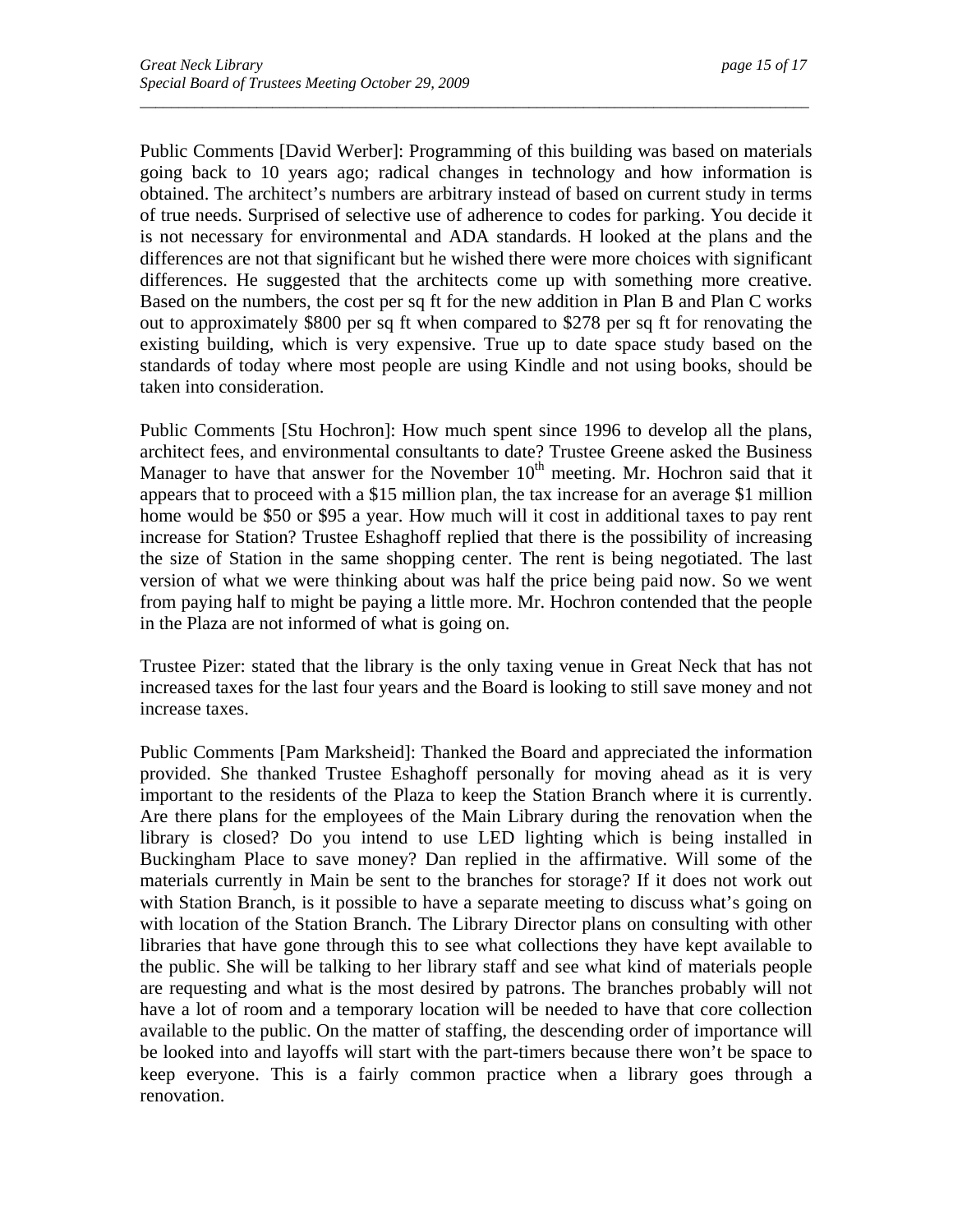Public Comments [Michael Currie]: (1) You listed various items that would be part of the soft costs which would be 20-25% of the actual cost. The listing given does not depend on which plan is chosen so the percentage of the cost is unknown. Dan replied that the soft costs are just a range to have some idea but it will be less for the cheaper building and higher for the expensive building. The actual soft costs will not remain a mystery forever but will be determined by the Board. You will actually get a number. It could be less than the 20-25% range. (2) There are two choices about redoing the retaining wall on side of pond, which one is in budget? Architect replied that it is the most expensive. (3) Borings to be done closer to when doing the plans but can open the same sort of Pandora box as going to the Town and listening to all zoning problems. I do not think that should be held off because that can make a major change in all three costs because it is common to all three plans. The architect informed him that he used borings that were done in 2003 to do his concept design. But upon moving forward to the design stage, he will do supplemental borings which are required by Law. It is not prudent to spend money now. (4) Suggested a two-tier parking to get out of the problem as an alternate to on street parking and using the Sewer District. Dan stated that below ground parking is very expensive. (5) At last week's meeting, the furnishings were part of the soft costs but now the architect is saying that they are a part of the hard costs. Dan replied that they are a part of the hard costs, and that there must have been a misunderstanding.

*\_\_\_\_\_\_\_\_\_\_\_\_\_\_\_\_\_\_\_\_\_\_\_\_\_\_\_\_\_\_\_\_\_\_\_\_\_\_\_\_\_\_\_\_\_\_\_\_\_\_\_\_\_\_\_\_\_\_\_\_\_\_\_\_\_\_\_\_\_\_\_\_\_\_\_\_\_\_\_\_\_\_\_\_\_\_* 

Public Comments [Norman Rutta]: Want to know money is going to be spent very judiciously.

Public Comments [Paul Shapiro]: Are solar panels considered at all? The use of LED lighting to light the entire building. Dan replied that there are a few solar panels in the project. Senior parking is a flight of stairs to the main entrance and a long walk to get to the street level. It must be close to any ramp that is being done and should be beyond code requirement.

Public Comments [Jean Pierce]: Not getting 25 spaces at Water Authority. Trustee Greene responded that it is an option that is still on the table. It is not correct to say we are not getting it. What is determined is that we are looking at other options and are not pursuing the Sewer District site at this time Are you removing the trees? Trustee Greene replied that there are three options for the parking lot, removing three, nine or 23 trees and a decision has not yet been made. What is the life expectancy of the new building? Dan replied that it is difficult to project; maybe for 50 years but it needs to be maintained along the way.

Public Comments [Paul Shapiro]: If building is gutted, consideration of putting a tap hats on the building and structurally supporting the roof in a way that the tap hats could be extended in the future